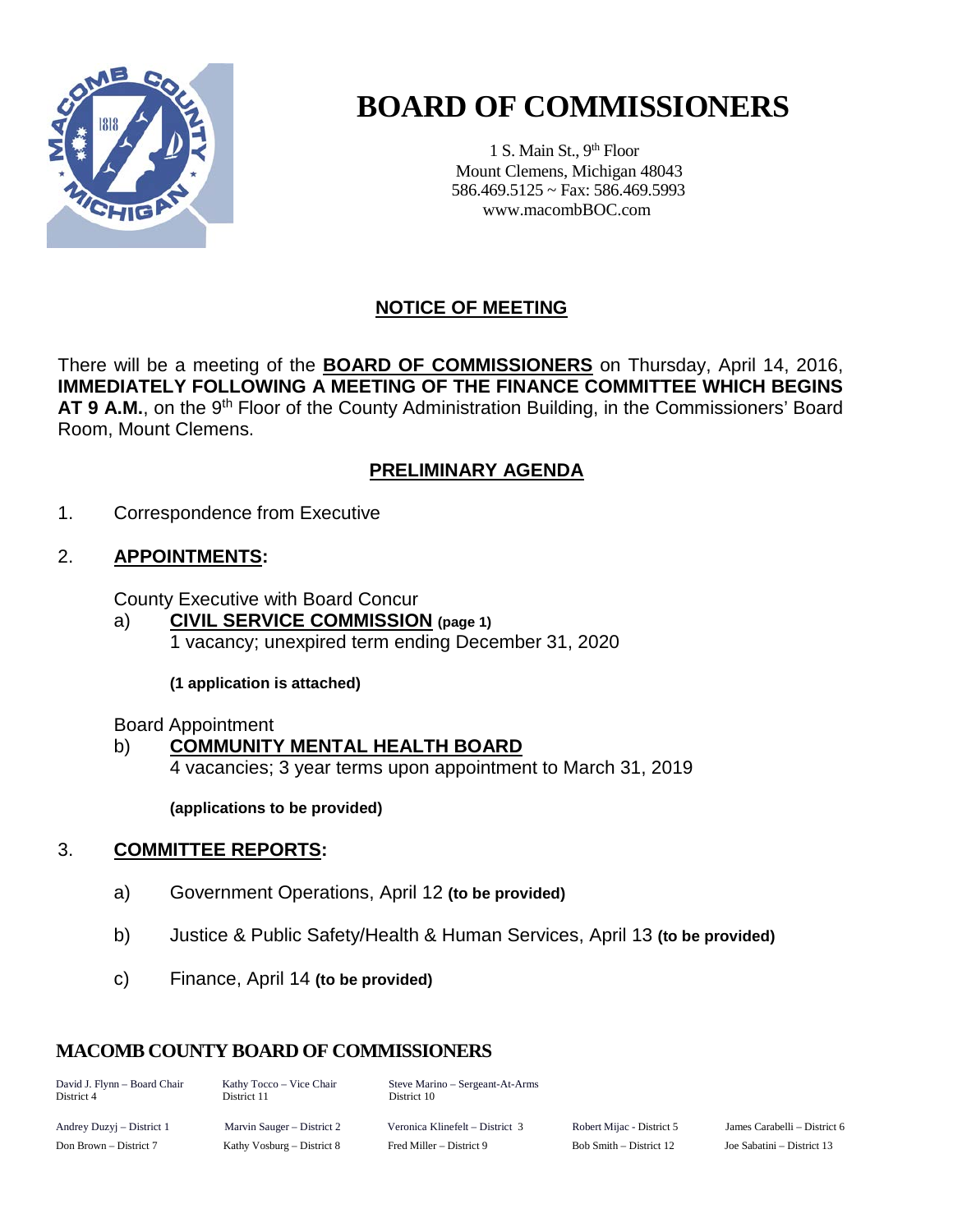#### **BOARD OF COMMISSIONERS PRELIMINARY AGENDA APRIL 7, 2016 PAGE 2**

4. Discussion and Vote on Compensation Ordinance for County Elected Officials and Board of Commissioners **(to be provided)**

Coura Behard

**Corinne Bedard Committee Reporter**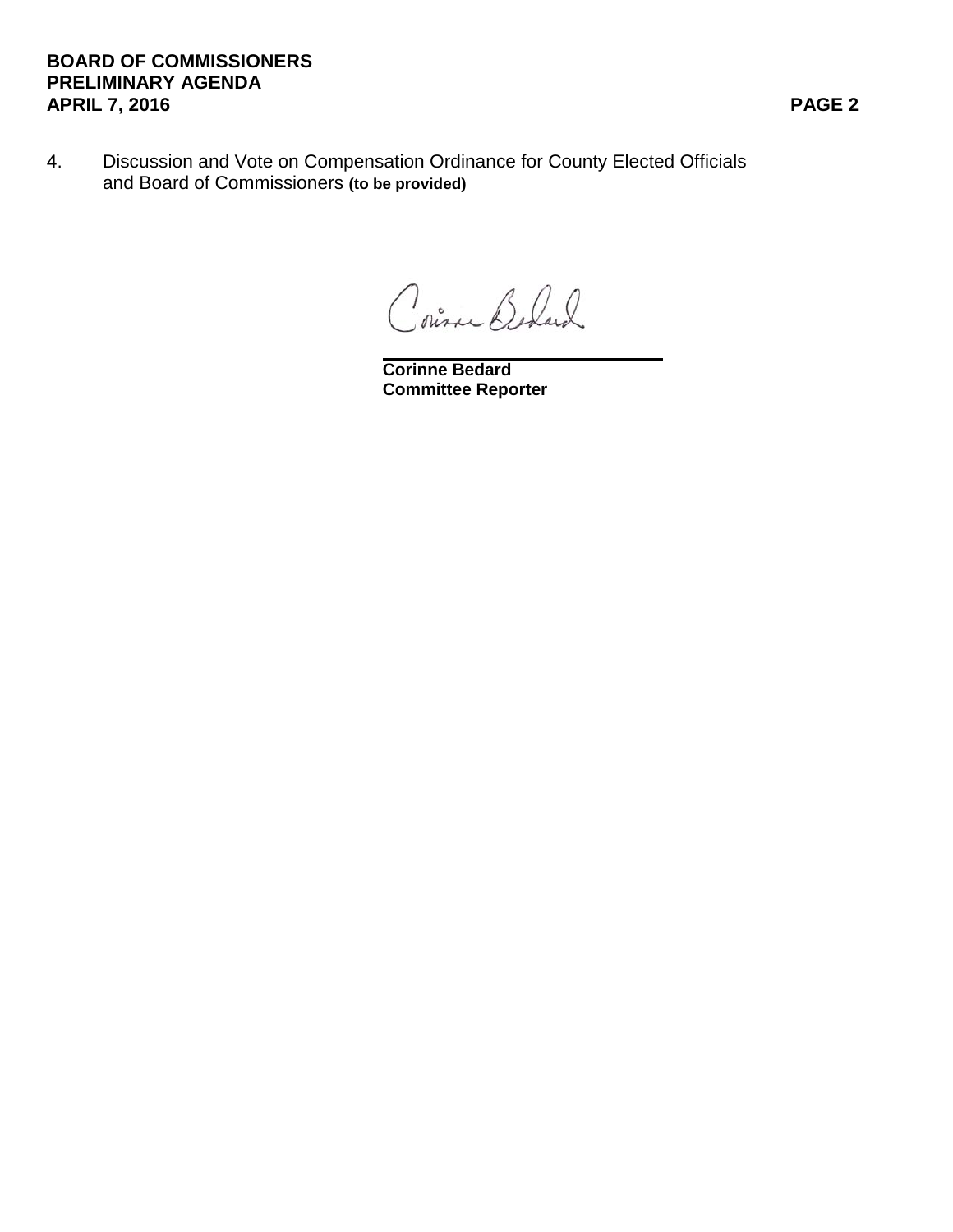

# **Macomb County Executive Mark A. Hackel**

Mark F. Deldin Deputy County Executive

1

TO: Dave Flynn, Board Chair

FROM: Mark A. Hackel, County Executive

DATE: March 15, 2016

**RE: CIVIL SERVICE COMMISSION APPOINTMENT** 

As provided under Macomb County Home Rule Charter, PA 370 of 1941, and PA 298 of 1966, this memorandum serves as notice of the Executive's appointment to the Civil Service Commission as presented to you for Board approval:

• Mr. Ronald Geml to fill an unexpired term ending December 31, 2020

Thank you for your attention to this transmittal and I am available to answer any questions or concerns which you or the Board members may have.

MAH/smf

cc: Macomb County Clerk's Office c/o Todd Schmitz, Deputy County Clerk Ronald Geml Anthony Wickersham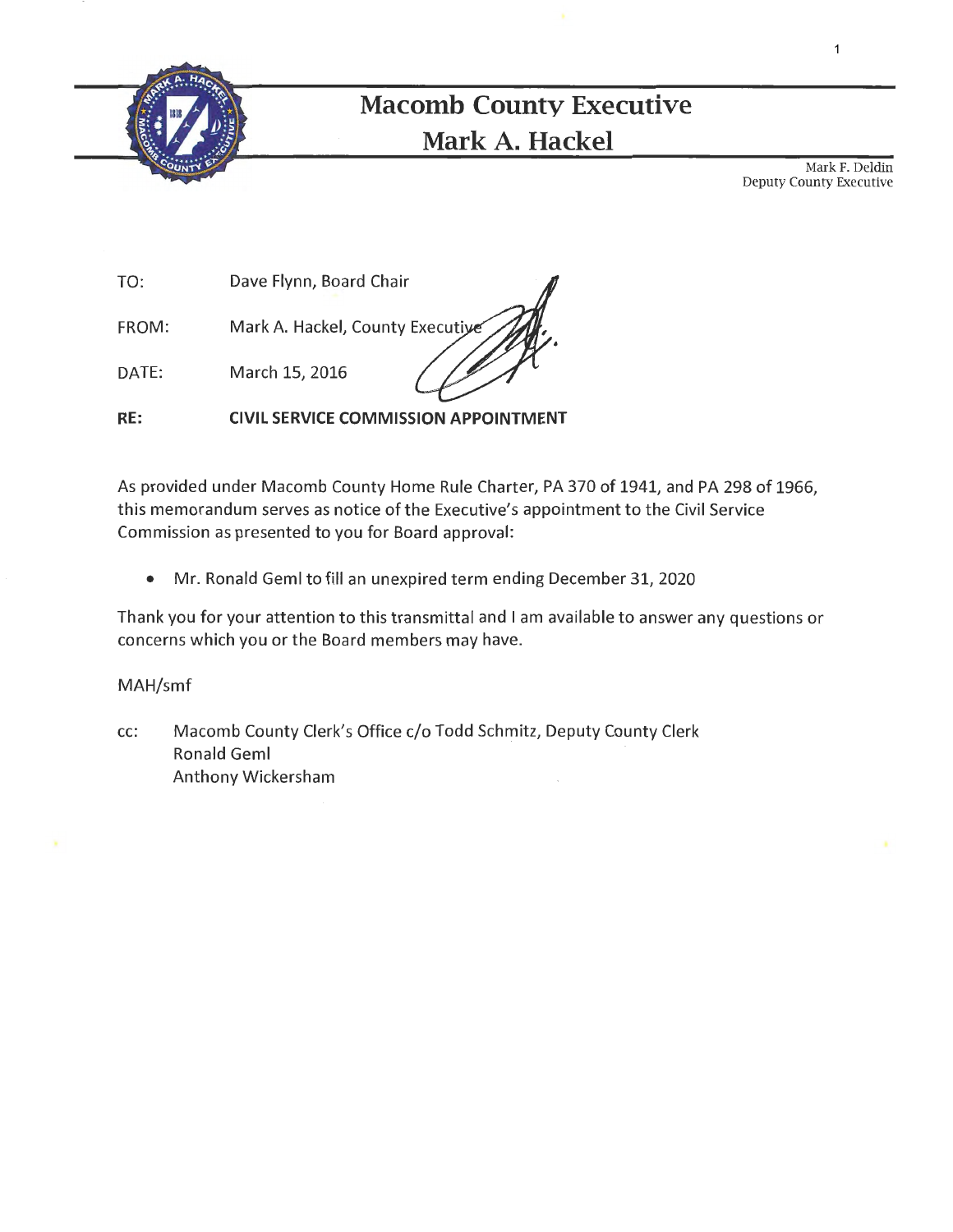

## APPLICATION FOR APPOINTMENT MACOMB COUNTY BOARD OR COMMISSION

(Please note: Only legible applications can be considered)

| I,                                                                 | hereby make application for appointment to the Civil Service<br><b>Ronald Keith Geml</b><br>(Name - Please print legibly) |                               |  |           |                  |                                    |                                      |
|--------------------------------------------------------------------|---------------------------------------------------------------------------------------------------------------------------|-------------------------------|--|-----------|------------------|------------------------------------|--------------------------------------|
|                                                                    | Commission                                                                                                                |                               |  |           |                  |                                    |                                      |
| to                                                                 | (Name of Board or commission - Please print legibly)<br>December 31, 2020                                                 |                               |  |           |                  |                                    | (Exact Dates of Appointment)         |
|                                                                    | I reside at (Present Address):                                                                                            |                               |  | Since:    | Citizen of:      |                                    |                                      |
|                                                                    | 1992<br>25036 South Magdelena                                                                                             |                               |  | U.S.      |                  |                                    |                                      |
| City:                                                              | Harrison Twp.                                                                                                             |                               |  |           | State:           | MI                                 | <b>Zip Code:</b><br>48045            |
|                                                                    | <b>Home Telephone Number:</b>                                                                                             | <b>Work Telephone Number:</b> |  |           |                  | <b>Cell Phone Number:</b>          |                                      |
|                                                                    |                                                                                                                           | (586) 747-3167                |  |           |                  |                                    |                                      |
|                                                                    | <b>E-mail Address:</b>                                                                                                    |                               |  |           |                  | I am at least 18 Years of Age:     |                                      |
|                                                                    | rongeml@wowway.com                                                                                                        |                               |  |           |                  | (∣Yes                              | No                                   |
|                                                                    | Mailing Address (if different than above):                                                                                |                               |  |           |                  | I am currently registered to vote: |                                      |
|                                                                    |                                                                                                                           |                               |  |           |                  | $\boxtimes$ Yes                    | No                                   |
| City:                                                              |                                                                                                                           |                               |  |           | State:           |                                    | Zip Code:                            |
|                                                                    |                                                                                                                           |                               |  |           |                  |                                    |                                      |
| Employer:                                                          |                                                                                                                           | Telephone:                    |  |           | Title:           |                                    |                                      |
|                                                                    | <b>Retired - MCSD</b>                                                                                                     |                               |  |           |                  |                                    |                                      |
| City:                                                              |                                                                                                                           | State:                        |  | Zip Code: |                  | <b>Nature of Work:</b>             |                                      |
|                                                                    |                                                                                                                           |                               |  |           |                  |                                    |                                      |
|                                                                    | Education - Graduate from High School?: $\boxtimes$ Yes                                                                   |                               |  | No        |                  |                                    |                                      |
|                                                                    | Degree Received:                                                                                                          | <b>Degree Received:</b>       |  |           | Degree Received: |                                    |                                      |
|                                                                    | H.S. Diploma 1978                                                                                                         |                               |  |           |                  |                                    |                                      |
| I presently hold the following appointments and elected positions: |                                                                                                                           |                               |  |           |                  |                                    |                                      |
| Title:<br>N/A                                                      |                                                                                                                           |                               |  |           |                  |                                    | <b>Appointment or Election Date:</b> |
| Title;                                                             |                                                                                                                           |                               |  |           |                  |                                    | <b>Appointment or Election Date:</b> |
| Previously held appointments and/or elected positions:             |                                                                                                                           |                               |  |           |                  |                                    |                                      |
| Title:                                                             |                                                                                                                           |                               |  |           |                  |                                    | <b>Dates Served:</b>                 |
| N/A                                                                |                                                                                                                           |                               |  |           |                  |                                    |                                      |

Title:

Dates Served: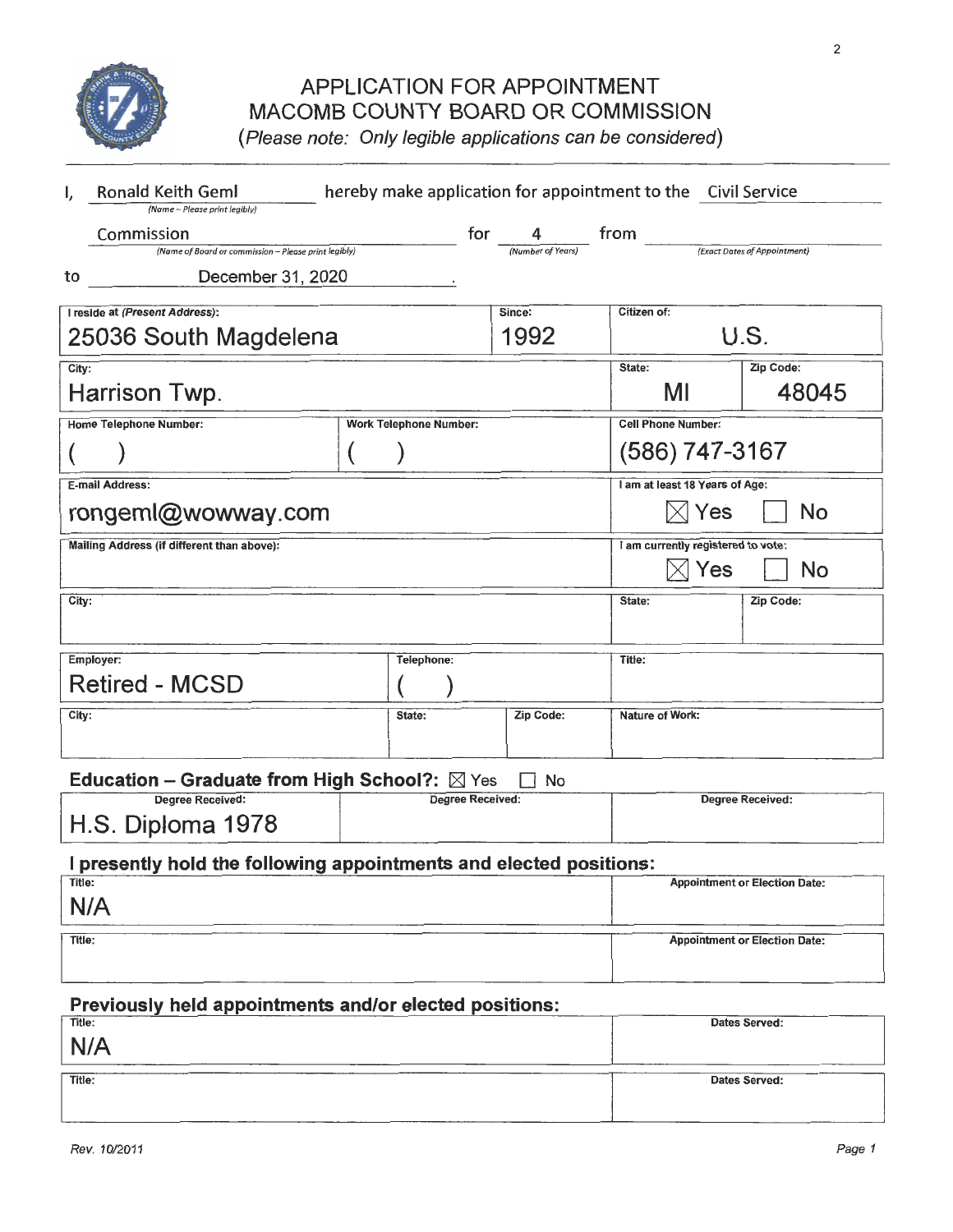#### Have you ever been convicted of a felony? If yes, list below:

| Date of Offense: | Nature of Offense/Violation: | <b>Name/Location of Court:</b>                                                                        | Penalty Imposed (if any) / Disposition: |
|------------------|------------------------------|-------------------------------------------------------------------------------------------------------|-----------------------------------------|
| Date of Offense: | Nature of Offense/Violation: | Name/Location of Court:                                                                               | Penalty Imposed (if any) / Disposition: |
|                  |                              | De concelezione e conflict of interest and material conflict of interest0. Original as a financial an |                                         |

Do you have a conflict of interest or a potential conflict of interest? Such as a financial or business interest in any contracts, grants, permits, etc. with Macomb County? If so, list the interest (except where required for the appointment):

N/A

List any family members who are or have been employed by Macomb County or are or have been elected to County Offices:

Brother, Tom Geml, Macomb County Sheriff Deputy

Is this an application for reappointment?: If so, how many years have you served on this board?:

 $\Box$  Yes  $\Box$  No

Please indicate your attendance record for the term(s) served:

# of Meetings Attended: # of Meetings Held:

Comments/Clarification (only if necessary):

Briefly indicate your qualifications for appointment to this specific board and why you believe your

appointment will benefit Macomb County:

I served for the Macomb County Sheriff Department for 35 years and held several positions. I retired in 2015 with the rank of Lieutenant. When working I took part in hundreds of interviews with individuals both beginning their careers with the county as well as experienced individuals trying to further their career. I have always enjoyed being a part of that process and feel that it has prepared me for an appointment to the Civil Service Commission.